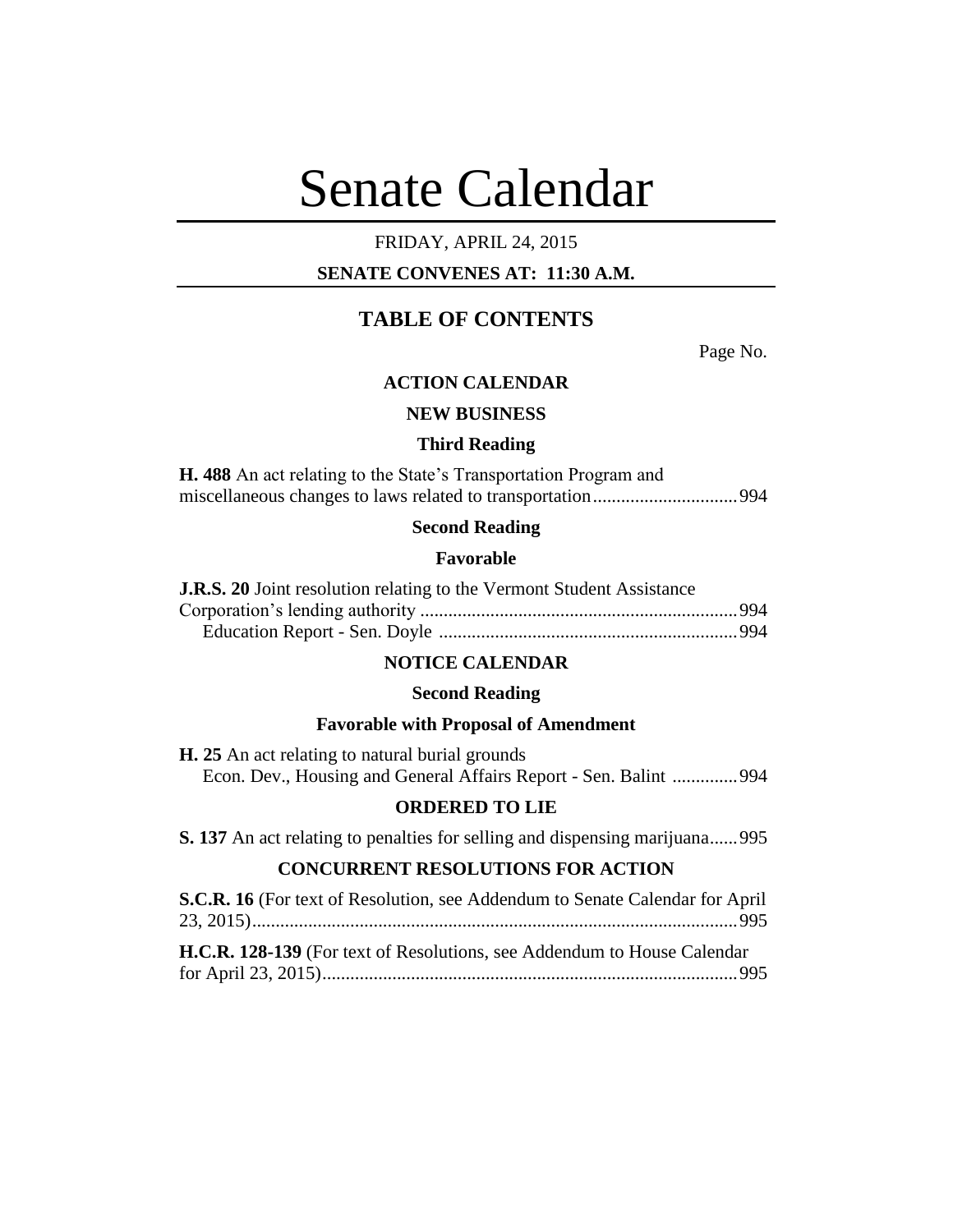## **ORDERS OF THE DAY**

## **ACTION CALENDAR**

#### **NEW BUSINESS**

#### **Third Reading**

### **H. 488.**

An act relating to the State's Transportation Program and miscellaneous changes to laws related to transportation.

## **Second Reading**

#### **Favorable**

## **J.R.S. 20.**

Joint resolution relating to the Vermont Student Assistance Corporation's lending authority.

## **Reported favorably by Senator Doyle for the Committee on Education.**

(Committee vote: 6-0-0)

## **NOTICE CALENDAR**

#### **Second Reading**

## **Favorable with Proposal of Amendment**

## **H. 25.**

An act relating to natural burial grounds.

## **Reported favorably with recommendation of proposal of amendment by Senator Balint for the Committee on Economic Development, Housing & General Affairs.**

The Committee recommends that the Senate propose to the House to amend the bill as follows:

First: In Sec. 2, 18 V.S.A. § 5319, by striking out subsection (b) subdivision (1) in its entirety and inserting in lieu thereof the following:

 $(b)(1)$  No interment Interment of any human body in the earth shall not be made unless the distance from the bottom of the outside coffin or body shall be at least five feet below the natural surface of the ground, excepting only infants under four years of age, whose bodies shall be so interred that the bottom of the outside coffin enclosing them shall be at least three and one-half feet below the natural surface of the ground or if buried without a coffin shall be so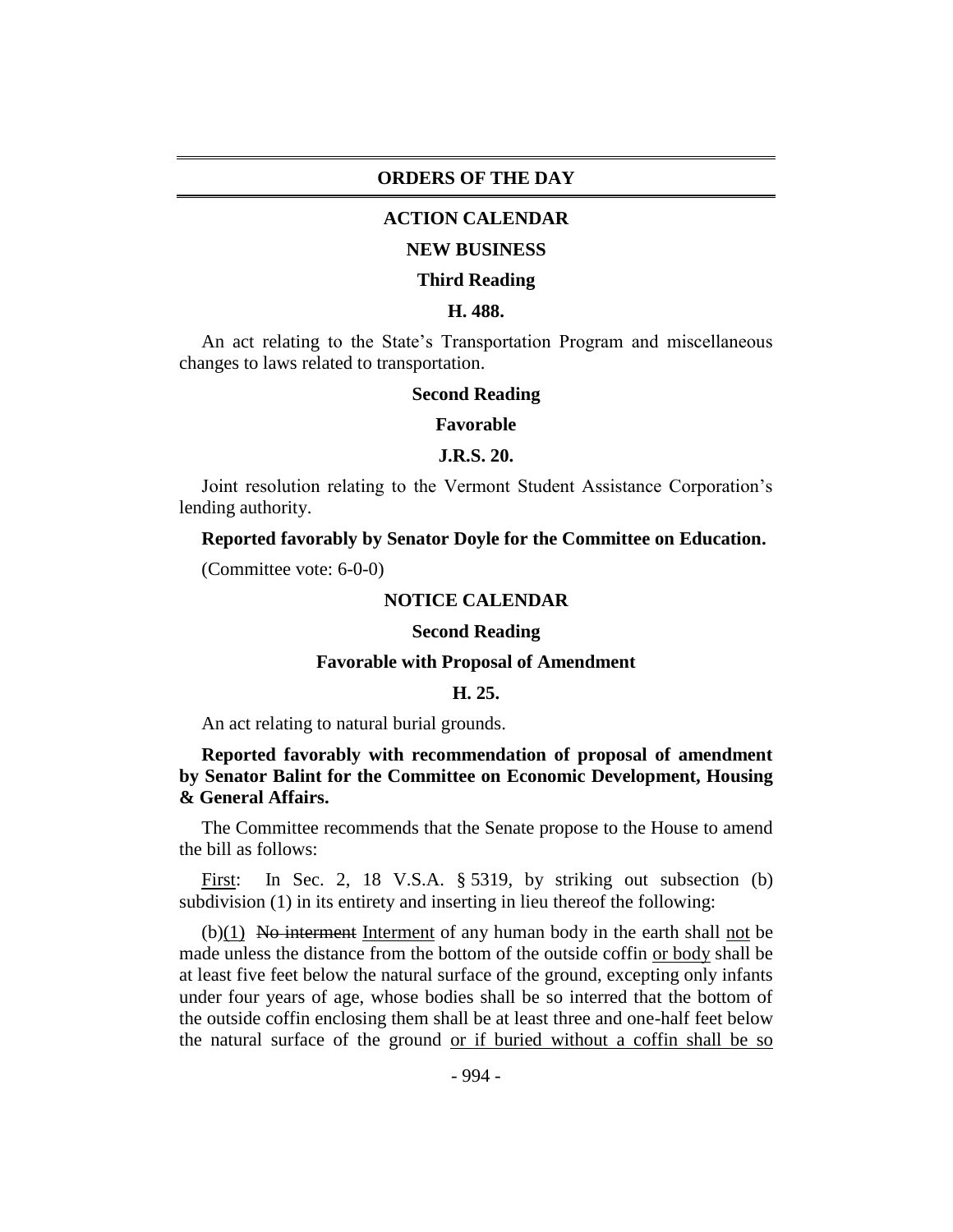interred that the bottom of the body shall be at least five feet below the natural surface of the ground.

Second: In Sec. 3, 18 V.S.A. § 5323, by striking out subsection (a) subdivision (1) in its entirety and inserting in lieu thereof the following:

(1) section 5310 of this title with regard to the method of platting so as to allow the use of any nonstandard method of locating human remains that enables demarcation in the town land record of the exact location and identity of each buried body, such as by mapping, surveying, or use of a global positioning system;

(Committee vote: 5-0-0)

(For House amendments, see House Journal for March 17, 2015, pages 412- 416)

## **ORDERED TO LIE**

## **S. 137.**

An act relating to penalties for selling and dispensing marijuana.

**PENDING ACTION:** Committee Bill for Second Reading

## **CONCURRENT RESOLUTIONS FOR ACTION**

**S.C.R. 16** (For text of Resolution, see Addendum to Senate Calendar for April 23, 2015)

**H.C.R. 128-139** (For text of Resolutions, see Addendum to House Calendar for April 23, 2015)

## **CONFIRMATIONS**

The following appointments will be considered by the Senate, as a group, under suspension of the Rules, as moved by the President *pro tempore,* for confirmation together and without debate, by consent thereby given by the Senate. However, upon request of any senator, any appointment may be singled out and acted upon separately by the Senate, with consideration given to the report of the Committee to which the appointment was referred, and with full debate; and further, all appointments for the positions of Secretaries of Agencies, Commissioners of Departments, Judges, Magistrates, and members of the Public Service Board shall be fully and separately acted upon.

Joan Goldstein of Royalton – Commissioner of the Department of Economic Development - By Sen. Balint for the Committee on Economic Dev., Housing and General Affairs.  $(4/23/15)$